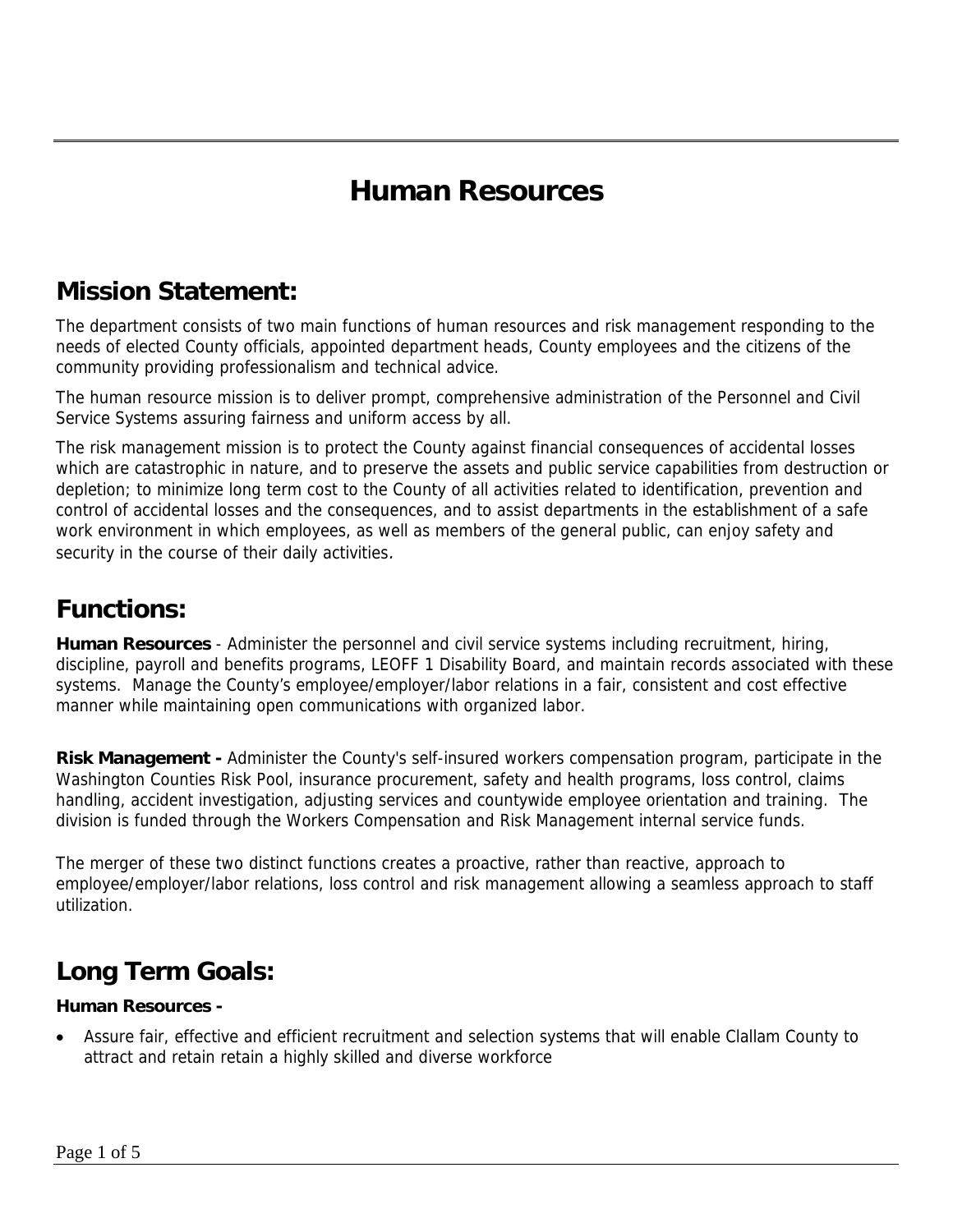- Aggressive outreach and recruitment activities throughout all segments of our community to ensure equality in access to Clallam County employment opportunities
- Administer the complex payroll function that serves Clallam County employees as well as to employees of 11 special taxing/purpose districts
- Administer security access system and employee ID
- Maintain competitive salary and benefit packages to attract and retain highly qualified professional, technical and skilled employees dedicated to accessible and responsive public service
- Maintain a high level of accessibility to elected officials, appointed department heads and employees in order to advise, guide, research and investigate employment related concerns and problems in accordance with county policies, collective bargaining agreements, state and federal laws and regulations
- Maintain employee awareness, facilitate training, provide guidance and ensure compliance with mandatory federal, state and county requirements relating to county government
- Recognize limited resources and promote use of practices, innovation, cooperation and collaboration to provide services in an efficient and cost-effective manner
- Develop, implement and coordinate legally mandated federal, state and local government programs and regulations

#### **Risk Management**

- Meet or exceed all statutory requirements for the self-insured workers compensation program
- Ensure that all injured workers are returned to work as soon as medically possible
- File required L&I reports in a timely manner
- Insure or transfer as much potential risk and loss by ensuring that policies of coverage are purchased and in place prior to expiration dates
- Continue tracking and enforcing insurance requirements and compliance of vendors and contractors
- Update Loss Control and Risk management guidelines
- Continue tracking accidents and incidents to identify trends and environments/procedures requiring change
- Continue countywide training for preventative, proactive approach to workforce management and to assure compliance with statutory regulations and rules
- Continue department ergonomics and safety evaluations; administer County compliance with new ergonomics regulations

### **Short Term Objectives:**

- Administer consolidated payroll/human resource data system
- Provide detailed, accurate records and computerized methods for reporting and storing personnel and salary information
- Provide comprehensive benefits administration for county employees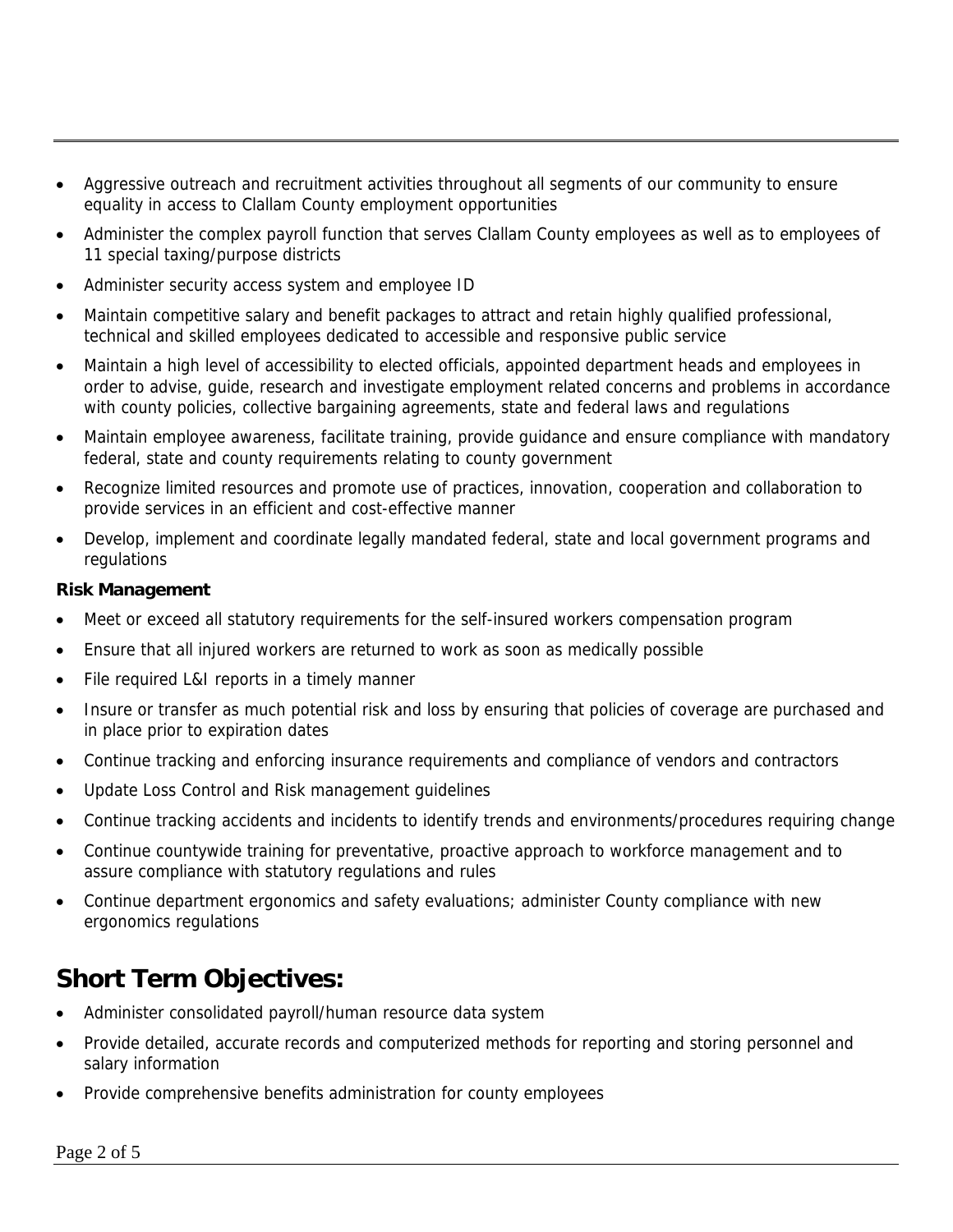- Provide comprehensive payroll services for Clallam County employees and employees of special taxing/purpose districts
- Provide timely, accurate, reliable information and support to the County elected officials and appointed department heads for their organizational and staffing decisions
- Ongoing administration of security access system and employee ID
- Continue development and maintenance of on-line access to County personnel policies, Civil Service rules, union labor contracts and universal forms
- Update policies and procedures to comply with changes in the law in an effort to help mitigate liability and establish fair, consistent practices
- Continue collaborative, proactive approach to employee/employer relations
- Negotiate multi-year labor agreements for the Teamsters Local 589 and the Prosecutors' Association
- Continue countywide eLearning training system for all employees
- Continue to provide topic specific targeted leadership and skills training
- Continue training partnership with other local employers

## **Accomplishments in 2008:**

- Provided comprehensive New Employee Orientation assuring compliance with mandated and required training
- Maintained comprehensive data tracking system for employees and applicants
- Successfully recruited 78 position openings; processed 120 new hires in orientation
- Processed over 1100 employment applications
- Concluded successful negotiations of multi-year labor agreements for Local 1619 CD, 1619 CS, 1619 MP, 1619 D
- Completed negotiated market based salary review for all County jobs, including implementation
- Provided 340 hours of training for county employees on subjects of mandatory training (Orientation, BBP, TB, MFA/CPR, Defensive Driving & Evacuation Procedures)
- Provide and monitor excess of 3500 hours of eLearning training
- Managed 36 workers compensation claims, including appeals
- Processed \$155,891 Disability Board claims
- Managed complex Family Medical Leave & Disability for 80 employees and ADA accommodations
- Implemented 713 active security SmartCards; continue to administer security system for employees, volunteers and outside agencies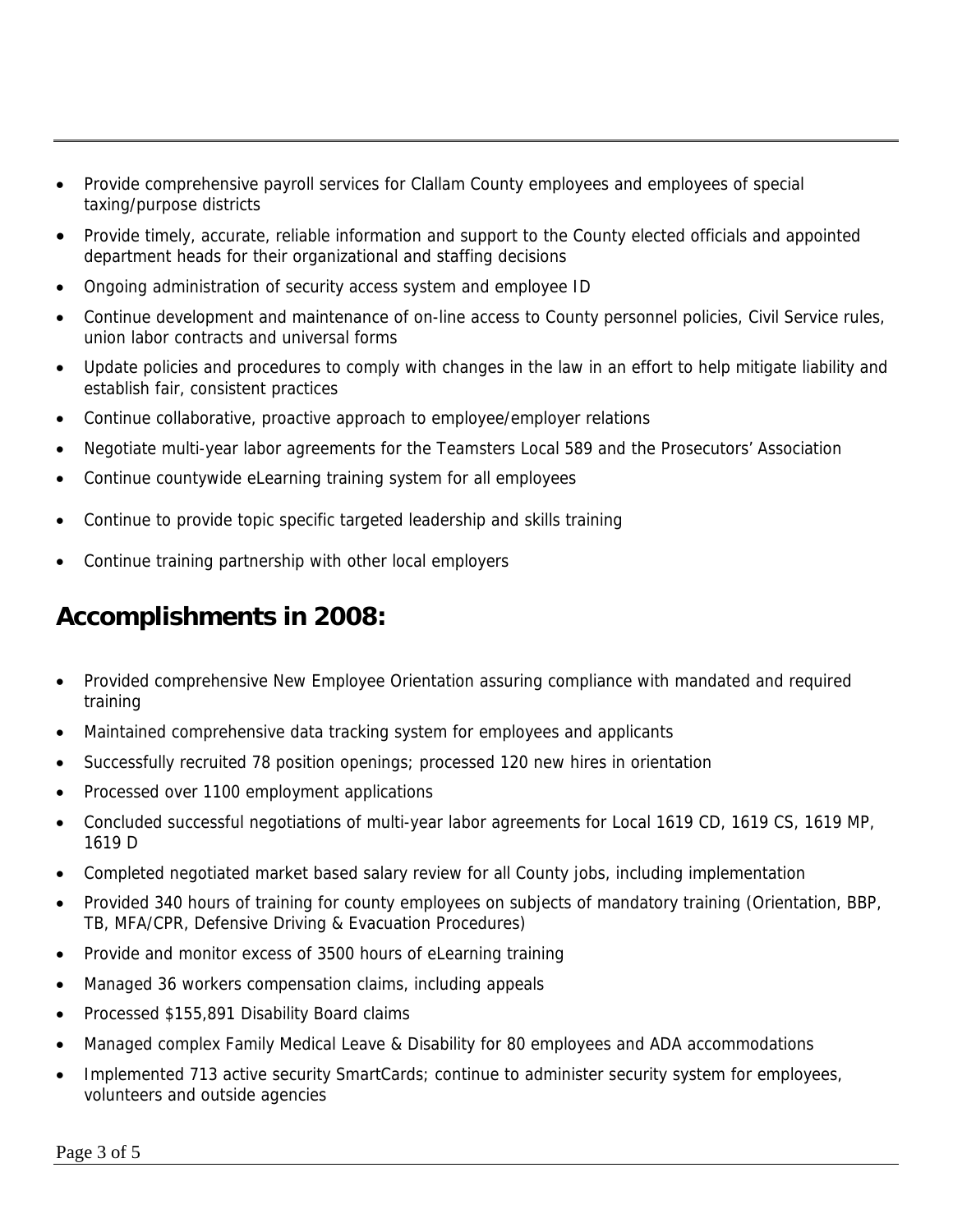## **Workload Indicators:**

|                                            | 2006 Actual | 2007 Actual | 6/30/08<br>Actual | 2009<br>Estimate |
|--------------------------------------------|-------------|-------------|-------------------|------------------|
| Job opening recruitment                    | 75          | 53          | 28                | 60               |
| Positions filled                           | 75          | 101         | 78                | 120              |
| Job applications received                  | 2,100       | 627         | 572               | 1,000            |
| Personnel Actions processed                | 1,200       | 2,578       | 1,718             | 2,600            |
| <b>FMLA Processed</b>                      | 80          | 45          | 45                | 80               |
| <b>Employee Payrolls Processed</b>         | 12,704      | 13,492      | 6,746             | 13,600           |
| Property/casualty claims open & managed    | 35          | 36          | 32                | 36               |
| Workers compensation claims open & managed | 36          | 36          | 27                | 48               |

## **Staffing Level:**

|                              | 2006 Actual | 2007 Actual | 6/30/08<br>Actual | 2009 Budget |
|------------------------------|-------------|-------------|-------------------|-------------|
| <b>Full Time Equivalents</b> | 4.75        | 4.81        | 4.81              | 4.81        |

# **Operating Budget**

#### **Revenues:**

|                                       | 2006 Actual | 2007 Actual | 6/30/08<br>Actual | 2009 Budget |
|---------------------------------------|-------------|-------------|-------------------|-------------|
| Taxes                                 | 0           | 0           | 0                 |             |
| Licenses and Permits                  | 0           | 0           | 0                 | $\Omega$    |
| Intergovernmental Revenues            | 16,000      | 19,740      | 8,347             | 15,000      |
| <b>Charges for Goods and Services</b> | 134,102     | 134,102     | 141,844           | 155,366     |
| <b>Fines and Forfeits</b>             | 0           | 0           | 0                 | 0           |
| Miscellaneous Revenues                | 100         | 18,399      | 6,466             | 13,300      |
| <b>Other Financing Sources</b>        | 0           | $\Omega$    | 0                 | 0           |
| <b>General Tax Support</b>            | 577,733     | 418,151     | 161,696           | 619,113     |
| <b>TOTAL</b>                          | \$727,935   | \$590,392   | \$318,353         | \$802,779   |